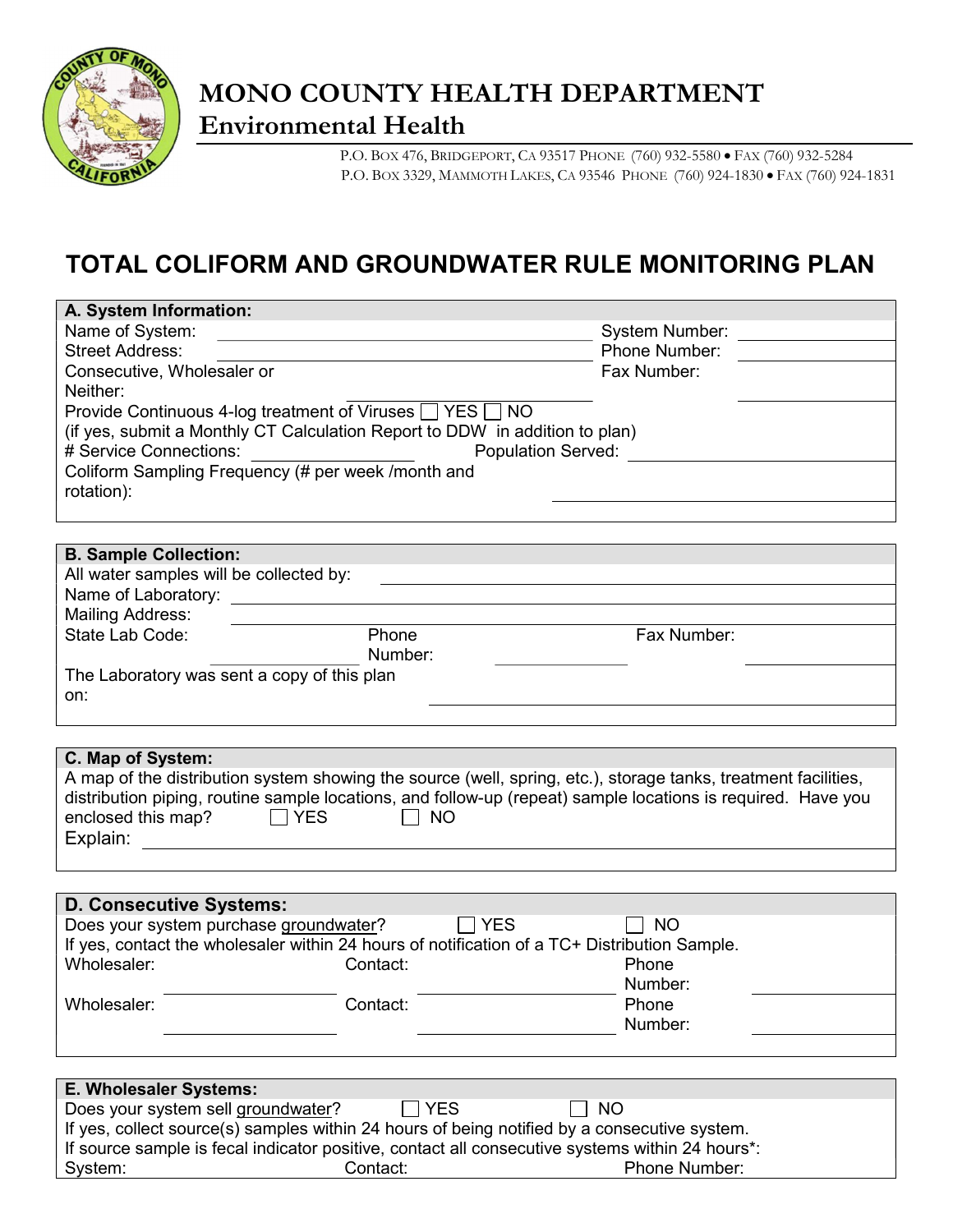# **TOTAL COLIFORM AND GROUNDWATER RULE MONITORING PLAN**<br>
System: Phone Number:

 $\overline{\phantom{a}}$  Contact:  $\overline{\phantom{a}}$ 

System: Contact: Phone Number: 2014<br>Phone Number: 2014

\*A Tier 1 notice is required for all fecal indicator positive source samples

| <b>F. Distribution Sample Locations:</b>                                                                        |                    |     |     |      |
|-----------------------------------------------------------------------------------------------------------------|--------------------|-----|-----|------|
| The following describes each routine sample location. If the laboratory notifies of a positive coliform sample, |                    |     |     |      |
| the routine, upstream, downstream, and sources will be sampled within 24 hours of being notified by the         |                    |     |     |      |
| laboratory of a positive coliform result. Sample tap type should be indicated (hose bib, etc.). If the routine  |                    |     |     |      |
| sample location is positive, the source(s) affecting it will be sampled within 24 hours. Only sources in use    |                    |     |     |      |
| during the time of initial sampling will be required to be sampled (production log required):                   |                    |     |     |      |
| <b>Site 1 Routine Sample Location:</b>                                                                          | Sources to sample: |     |     |      |
|                                                                                                                 |                    |     |     |      |
|                                                                                                                 |                    |     |     |      |
|                                                                                                                 |                    |     |     |      |
|                                                                                                                 |                    |     |     |      |
| If sampling quarterly, water samples will be                                                                    | 1st Qrtr:          |     | Feb | Mar  |
| collected during the months of                                                                                  |                    | Jan |     |      |
| (circle month):                                                                                                 | 2nd Qrtr:          | Apr | May | Jun  |
|                                                                                                                 | 3rd Qrtr:          | Jul | Aug | Sept |
|                                                                                                                 | 4th Qrtr:          | Oct | Nov | Dec  |
|                                                                                                                 |                    |     |     |      |
| <b>Upstream Sample Location (within 5 service connections):</b>                                                 |                    |     |     |      |
|                                                                                                                 |                    |     |     |      |
| Downstream Sample Location (within 5 service connections):                                                      |                    |     |     |      |
|                                                                                                                 |                    |     |     |      |
| <b>Additional Sample Location (if collect 4 repeat samples):</b>                                                |                    |     |     |      |
|                                                                                                                 |                    |     |     |      |
|                                                                                                                 |                    |     |     |      |
| <b>Site 2 Routine Sample Location:</b>                                                                          | Sources to sample: |     |     |      |
|                                                                                                                 |                    |     |     |      |
|                                                                                                                 |                    |     |     |      |
|                                                                                                                 |                    |     |     |      |
|                                                                                                                 | 1st Qrtr:          | Jan | Feb | Mar  |
| If sampling quarterly, water samples will be                                                                    |                    |     |     |      |
| collected during the months of                                                                                  | 2nd Qrtr:          | Apr | May | Jun  |
| (circle month):                                                                                                 | 3rd Qrtr:          | Jul | Aug | Sept |
|                                                                                                                 | 4th Qrtr:          | Oct | Nov | Dec  |
|                                                                                                                 |                    |     |     |      |
| <b>Upstream Sample Location (within 5 service connections):</b>                                                 |                    |     |     |      |
|                                                                                                                 |                    |     |     |      |
| Downstream Sample Location (within 5 service connections):                                                      |                    |     |     |      |
|                                                                                                                 |                    |     |     |      |
|                                                                                                                 |                    |     |     |      |
| <b>Site 3 Routine Sample Location:</b>                                                                          | Sources to sample: |     |     |      |
|                                                                                                                 |                    |     |     |      |
| If sampling quarterly, water samples will be                                                                    |                    |     |     |      |
| collected during the months of                                                                                  |                    |     |     |      |
| (circle month):                                                                                                 |                    |     |     |      |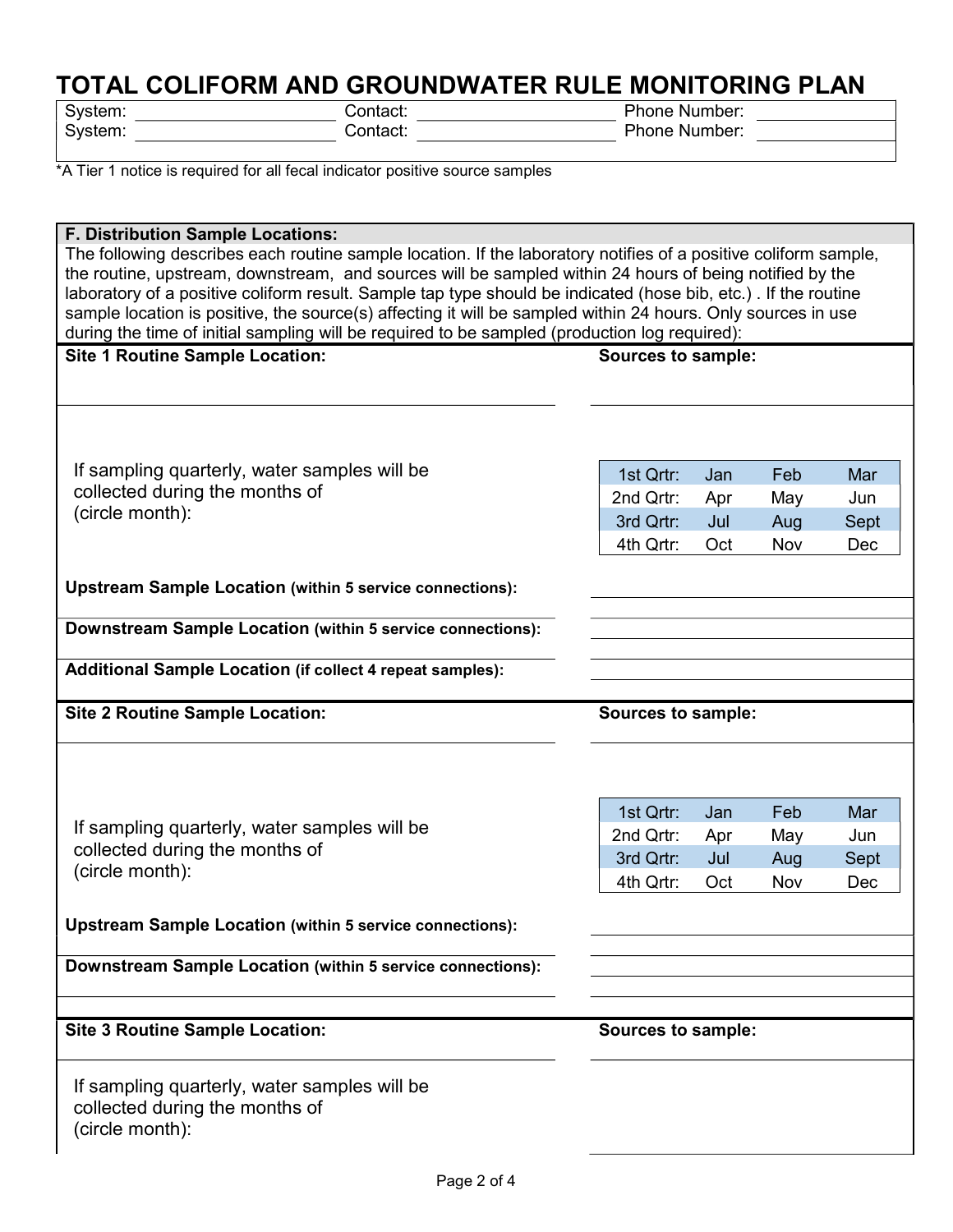### TOTAL COLIFORM AND GROUNDWATER RULE MONITORING PLAN

| <b>Upstream Sample Location (within 5 service connections):</b> | 1st Qrtr:                 | Jan | Feb | Mar  |
|-----------------------------------------------------------------|---------------------------|-----|-----|------|
|                                                                 | 2nd Qrtr:                 | Apr | May | Jun  |
|                                                                 | 3rd Qrtr:                 | Jul | Aug | Sept |
|                                                                 | 4th Qrtr:                 | Oct | Nov | Dec  |
|                                                                 |                           |     |     |      |
| Downstream Sample Location (within 5 service connections):      |                           |     |     |      |
|                                                                 |                           |     |     |      |
| <b>Site 4 Routine Sample Location:</b>                          | <b>Sources to sample:</b> |     |     |      |
|                                                                 |                           |     |     |      |
|                                                                 | 1st Qrtr:                 | Jan | Feb | Mar  |
| If sampling quarterly, water samples will be                    | 2nd Qrtr:                 | Apr | May | Jun  |
| collected during the months of                                  | 3rd Qrtr:                 | Jul | Aug | Sept |
| (circle month):                                                 | 4th Qrtr:                 | Oct | Nov | Dec  |
|                                                                 |                           |     |     |      |
| <b>Upstream Sample Location (within 5 service connections):</b> |                           |     |     |      |
|                                                                 |                           |     |     |      |
| Downstream Sample Location (within 5 service connections):      |                           |     |     |      |
|                                                                 |                           |     |     |      |
| <b>Site 5 Routine Sample Location:</b>                          | <b>Sources to sample:</b> |     |     |      |
|                                                                 |                           |     |     |      |
|                                                                 | 1st Qrtr:                 | Jan | Feb | Mar  |
| If sampling quarterly, water samples will be                    | 2nd Qrtr:                 | Apr | May | Jun  |
| collected during the months of                                  | 3rd Qrtr:                 | Jul | Aug | Sept |
| (circle month):                                                 | 4th Qrtr:                 | Oct | Nov | Dec  |
|                                                                 |                           |     |     |      |
| <b>Upstream Sample Location (within 5 service connections):</b> |                           |     |     |      |
| Downstream Sample Location (within 5 service connections):      |                           |     |     |      |
|                                                                 |                           |     |     |      |
|                                                                 |                           |     |     |      |
| Attach additional sheets as needed.                             |                           |     |     |      |

#### G. Follow up to positive samples

If more than one ROUTINE sample is total Coliform positive or there is an E.coli positive sample, notification will be given to the State Water Resources Control Board, Division of Drinking Water, San Bernardino District, within 24 hours at (909) 383-4328. If necessary, please reference the emergency contacts listed on the District's most recent Emergency Notification Plan.

If the REPEAT bacteriological sample in the distribution system is E. coli positive, REPEAT samples for an E. coli positive are total coliform positive, or the water system does not test for E. coli in the REPEAT sample, the system must conduct Tier 1 public notification and notify the Division within 24 hours of being notified of the E. coli positive source sample result.

A Level 1 Assessment performed by the public water system will be triggered if: